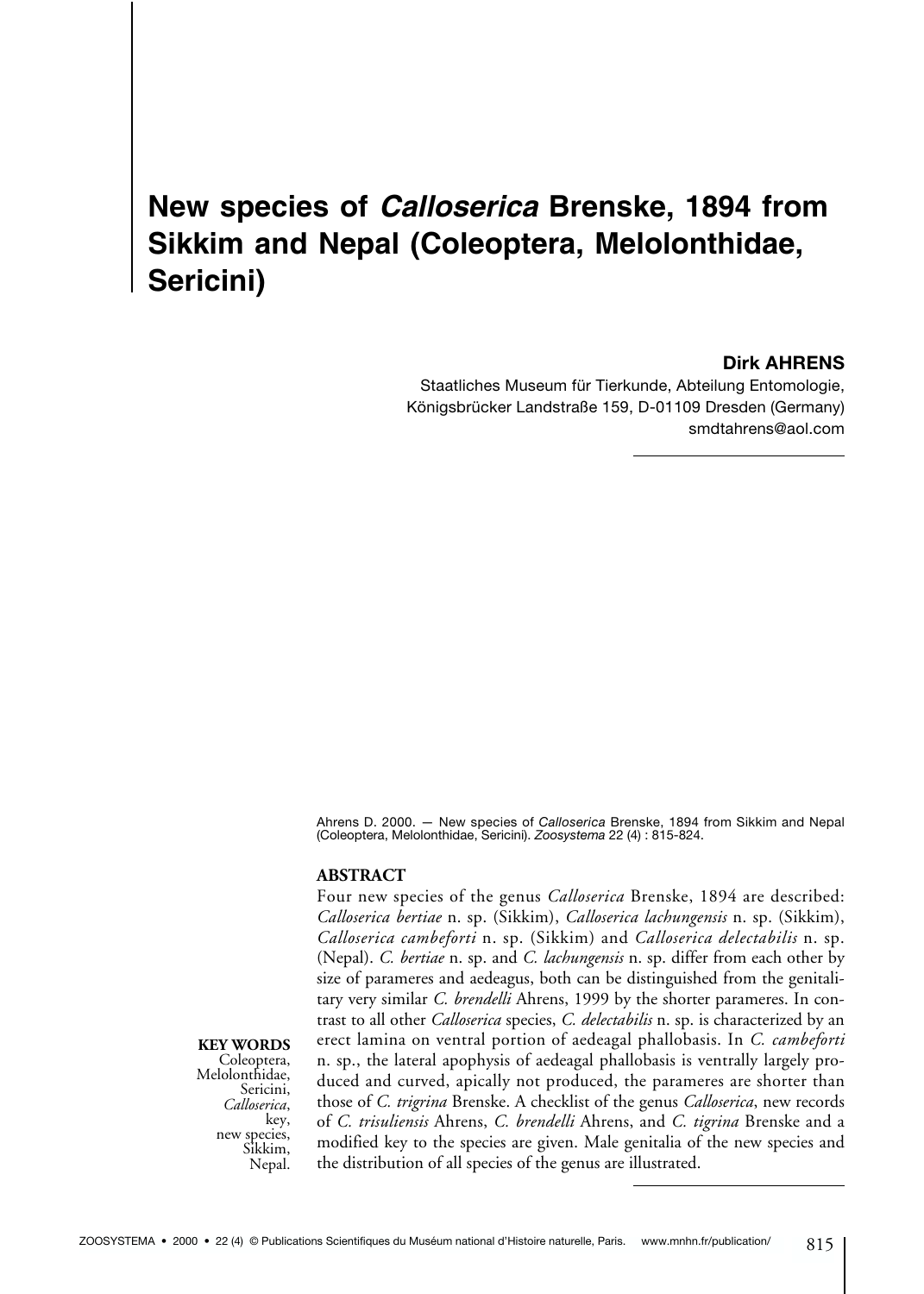### **RÉSUMÉ**

*Espèces nouvelles du genre* Calloserica *Brenske, 1894 du Sikkim et du Nepal (Coleoptera, Melolonthidae, Sericini).*

Quatre espèces nouvelles du genre *Calloserica* Brenske, 1984 sont décrites : *Calloserica bertiae* n. sp. (Sikkim), *Calloserica cambeforti* n. sp. (Sikkim), *Calloserica lachungensis* n. sp. (Sikkim) et *Calloserica delectabilis* n. sp. (Népal). *C. bertiae* n. sp. et *C. lachungensis* n. sp se différencient par la longueur des paramères et de l'édéage ; ces deux espèces présentent une conformation des genitalia très proche de *C. brendelli* Ahrens, 1999, mais elles s'en distinguent par leurs paramères plus courts. *C. delectabilis* n. sp. diffère des autres espèces du genre *Calloserica* par le développement d'une lame droite sur la portion ventrale de la phallobase ; *C. cambeforti* n. sp. par les apophyses latérales de la phallobase, fortement proéminentes et recourbées ventralement mais apicalement peu proéminente, les paramères plus courts que chez *C. trigrina* Brenske. Un catalogue systématique du genre *Calloserica*, de nouvelles données de récoltes pour les espèces *C. trisuliensis* Ahrens, *C. brendelli* Ahrens et *C. tigrina* Brenske, ainsi qu'une clé de détermination sont données. Les genitalia des nouvelles espèces et la distribution de toutes les espèces du genre sont illustrés.

# **MOTS CLÉS**

Melolonthidae, Sericini,<br>Calloserica, *Calloserica*, clé de détermination, espèce nouvelle, Sikkim, Népal.

# INTRODUCTION

For approximately 100 years, only a single species of the genus *Calloserica* Brenske, 1894 was known: *Calloserica tigrina* Brenske, 1894. An additional species was described by Ahrens (1995). In a recent review of the genus *Calloserica* (Ahrens 1999), a high rate of endemism for the genus was noted for the Himalayas, with description of nine new species. Since the conclusion of this work, additional material was examined by the author during visits at BMNH and MNHN. Four new species are described in the present work. A modified key to species of the genus *Calloserica* is presented and new distribution records are given.

**ABBREVIATIONS** 

| BMNH | Natural History Museum, London; |
|------|---------------------------------|
| CA   | Coll. Dirk Ahrens, Dresden;     |
| CР   | Coll. Petr Pacholátko, Brno;    |

- HNHM Hungarian Natural History Museum, Budapest;
- MNHN Muséum national d'Histoire naturelle, Paris.

# DESCRIPTION OF NEW SPECIES

## Genus *Calloserica* Brenske, 1894

## *Calloserica bertiae* n. sp. (Fig. 1)

TYPE MATERIAL.  $-$  Holotype:  $\delta$ , Sikkim de Padamtsin [Padamchen] à Lingtou Juillet 1901/ Muséum Paris ex. Coll. R. Oberthur (MNHN). Paratype: 1 ♀, Sikkim de Padamtsin [Padamchen] à Lingtou Juillet 1901/Muséum Paris ex. Coll. R. Oberthur (CA).

ETYMOLOGY. — The species is named in honour to Nicole Berti (MNHN), who was of great assistance with the search for types during my visits at MNHN.

### **DESCRIPTION**

Length: 11.1-12.1 mm, width: 5.3-5.4 mm, length of elytra: 8.7-9.4 mm.

Body oblong, chestnut with opaque tomentum, elytral striae lighter, labroclypeus shiny, dorsal surface erectly hairy.

Labroclypeus shiny, transverse, sides convexly narrowed anteriorly, all borders strongly reflexed and anterior margin deeply sinuate at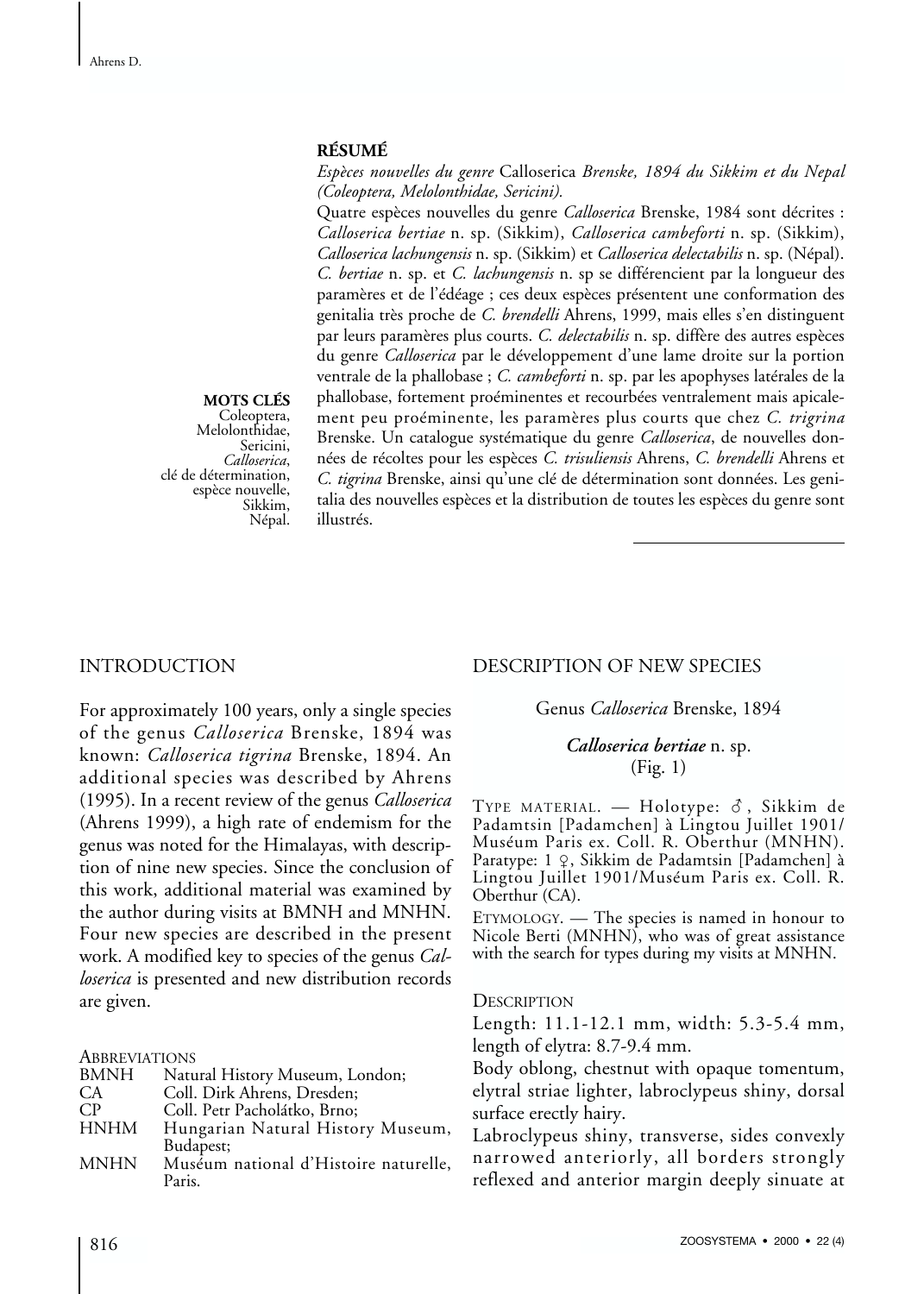middle, front angles abruptly rounded; labrum broadly trapezoidal and anteriorly produced, longest extension medially; clypeal surface densely punctate, punctures slightly elevated, with thin setae. Frontoclypeal suture feebly elevated and weakly curved; smooth area in front of eye 1.5 time as wide as long, ocular canthus long and slender, with few short setae. Punctures on frons vanishing under thick opaque tomentum, only recognizable by their long erect setae. Antenna yellow, 10-segmented; club in male 4-segmented, a trifle longer than combined lengths of remaining segments, seventh segment one-third shorter than club, in female 3-segmented, a trifle shorter than combined lengths of remaining segments. Eyes small, ratio diameter/interocular width:  $0.5$  ( $\delta$ ,  $\varphi$ ).

Pronotum transverse, widest at base, lateral margin straightly convergent from base to middle, at middle strongly curved, anteriorly behind bluntly rounded, not protudent anterior angles almost straight, anterior margin straight; general shape similar to that of *C. tigrina*, but sides only posteriorly feebly sinuate before obtusely rounded hind angles; disc with shallow punctation, double erect pilosity directed forward, mixed short and two times longer setae. Proepisternum weakly grooved, posterior border produces with pronotal base shortly rounded angle. Scutellum oblong, triangular, densely punctate, basally with a deep impression.

Elytra oblong, intervals flat, mixed coarse punctures bearing long, erect, forward directed setae with groups of fine punctures bearing short white scales; apex membranous.

Ventral surface including metacoxal plates, femora, and abdominal sternites clothed with fine, recumbent, yellow setae. Abdominal sternites without any elevation. Mesosternum between mesocoxae equal in width to slender mesofemur. Ratio of length metepisternum/ metacoxa: 1/1.23. Pygidium in male evenly convex, densely and shallowly punctate, with double pilosity, long setae four times longer than the short ones, in female less convex, with a longitudinal median elevation, which is apically more distinctive.



FIG. 1. — *Calloserica bertiae* n. sp. (holotype), male genitalia; **A**, **C**, aedeagus, lateral view; **B**, parameres, dorsal view. Scale bar: 1 mm.

Metatibia slender, ratio width/length: 1/4.75; dorsal edge apically only moderately carinate, with two groups of spines, the proximal one situated at middle of metatibial length, basally few small setae on a longitudinal elevation; outside feebly longitudinally grooved and finely scarcely scattered punctate, ventral edge with four tubercles bearing a strong seta. Metatarsal segments laterally carinate, first metatarsomere almost as long as following two segments combined, onefourth longer than superior metatibial spur; mesotarsal segments laterally not carinate, dorsally without longitudinal impressions. Anterior tibia short, bidentate, external border with a blunt median extension.

### REMARKS

The species is externally very similar to *C. tigrina* Brenske, but is readily distinguished by the genital features of the male (Fig. 1) (Ahrens 1995: 138, figs 1-3).

# *Calloserica lachungensis* n. sp. (Fig. 2)

TYPE MATERIAL. - Holotype:  $\delta$ , British India Sikkim Lachen-Lachung, VIII.1933/ Muséum Paris ex. Coll. R. Oberthur (MNHN).

ETYMOLOGY. — The species is named after locality Lachung.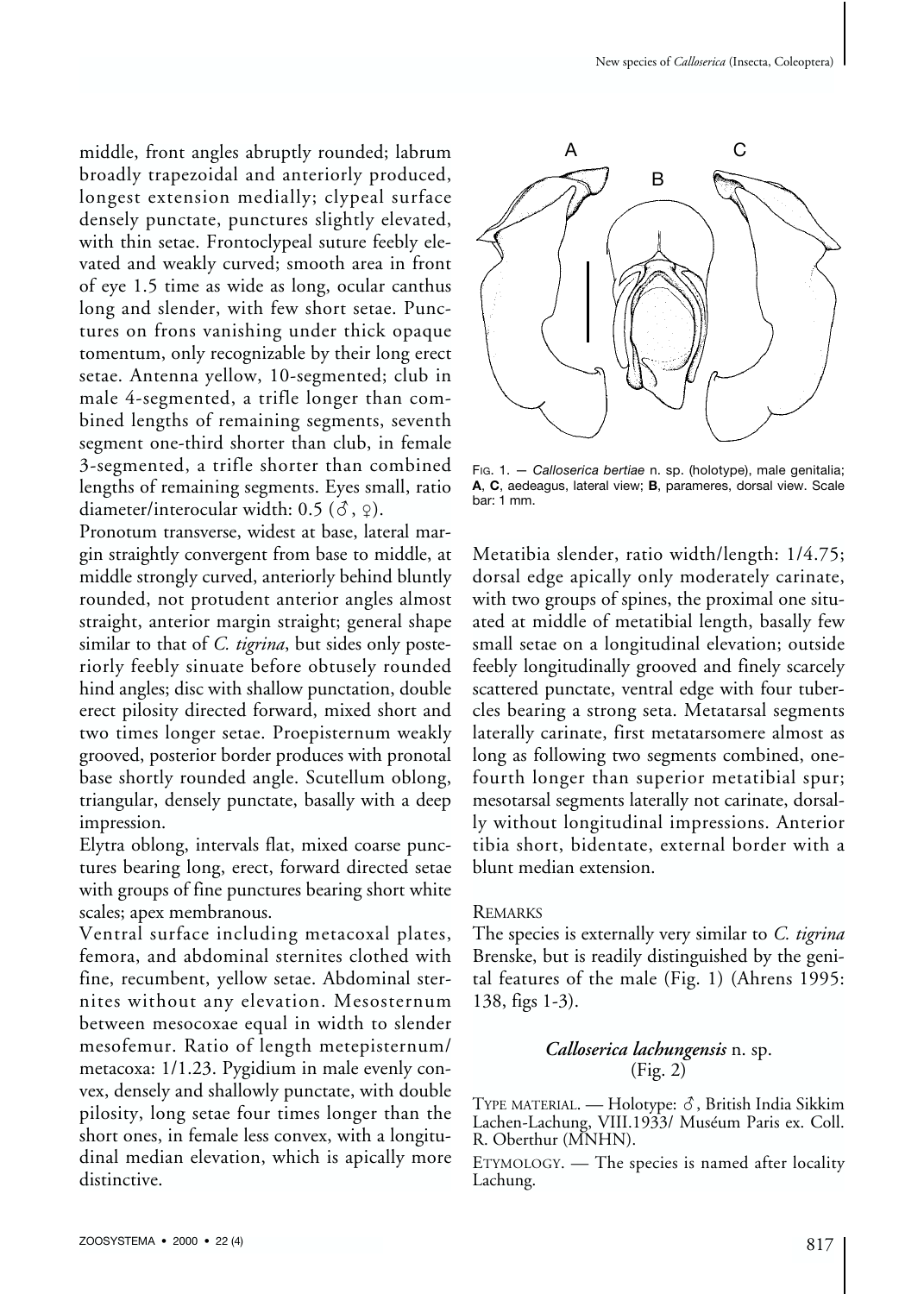

FIG. 2. — *Calloserica lachungensis* n. sp. (holotype), male genitalia; **A**, **C**, aedeagus, lateral view; **B**, parameres, dorsal view. Scale bar: 1 mm.

# **DESCRIPTION**

Length: 9.3 mm, width: 5.3 mm, length of elytra: 7.4 mm.

Body oblong, chestnut, with opaque tomentum, elytral striae lighter, labroclypeus shiny, dorsal surface erectly hairy.

Labroclypeus shiny, transverse, sides convexly narrowed anteriorly, all borders strongly reflexed and anterior margin deeply sinuate at middle, front angles abruptly rounded; labrum broadly trapezoidal and anteriorly produced, longest extension medially; clypeal surface densely punctate, punctures slightly elevated, with fine setae. Frontoclypeal suture weakly curved; smooth area in front of eye 1.5 time as wide as long, ocular canthus long and slender, with few setae. Punctures on frons vanishing under thick opaque tomentum, only recognizable by their long erect setae. Antenna yellow, 10-segmented; club 4-segmented, a trifle longer than combined lengths of remaining segments, seventh segment one-third shorter than club. Eyes small, ratio diameter/interocular width: 0.56.

Pronotum transverse, widest at base, lateral margin subparallel from base to middle, anteriorly strongly curved, anterior angles bluntly rounded, not protudent, anterior margin straight; general shape similar to that of *C. tigrina*, but sides posteriorly not sinuate before obtusely rounded hind angles; disc with shallow punctation, double erect

pilosity directed forward, mixed short and two times longer setae. Proepisternum weakly grooved, posterior border produces with pronotal base a sharp, distinctive angle. Scutellum oblong, triangular, densely punctate, basally with a deep transverse impression.

Elytra oblong, intervals flat, mixed coarse punctures bearing long, erect, forward directed setae with groups of fine punctures bearing short white scales; apex membranous.

Ventral surface including metacoxal plates, femora, and abdominal sternites clothed with fine, recumbent, yellow setae. Abdominal sternites without any elevation. Mesosternum between mesocoxae equal in width to slender mesofemur. Ratio of length metepisternum/ metacoxa: 1/1.2. Pygidium convex, densely and shallowly punctate, with double pilosity, long setae four times longer than the short.

Metatibia slender, ratio width/length: 1/4.2; dorsally longitudinally carinate, with two groups of spines, the proximal one situated at middle of metatibial length, basally few small setae on a longitudinal elevation; outside longitudinally grooved, dorsally coarsly wrinkled, ventral edge with four tubercles bearing a strong seta. Metatarsal segments laterally carinate, first metatarsomere almost as long as following two segments combined, one-third longer than superior metatibial spur; mesotarsal segments laterally not carinate, dorsally without longitudinal impressions. Anterior tibia short, bidentate, external border with a blunt median extension.

### REMARKS

The species is externally similar to *C. brendelli* Ahrens, 1999. It differs by ratio of length of first metatarsomere with the combined lengths of the second and third metatarsomeres. *C. bertiae* n. sp. (Sikkim) and *C. lachungensis* n. sp. seem closely related because of their similar features of male genitalia. They differ from each other by size of parameres and aedeagus, both can be distinguished from the genitalitary very similar *C. brendelli* Ahrens, 1999 by the shorter parameres (Fig. 2) (Ahrens 1999: 187, figs 6-8). Female unknown.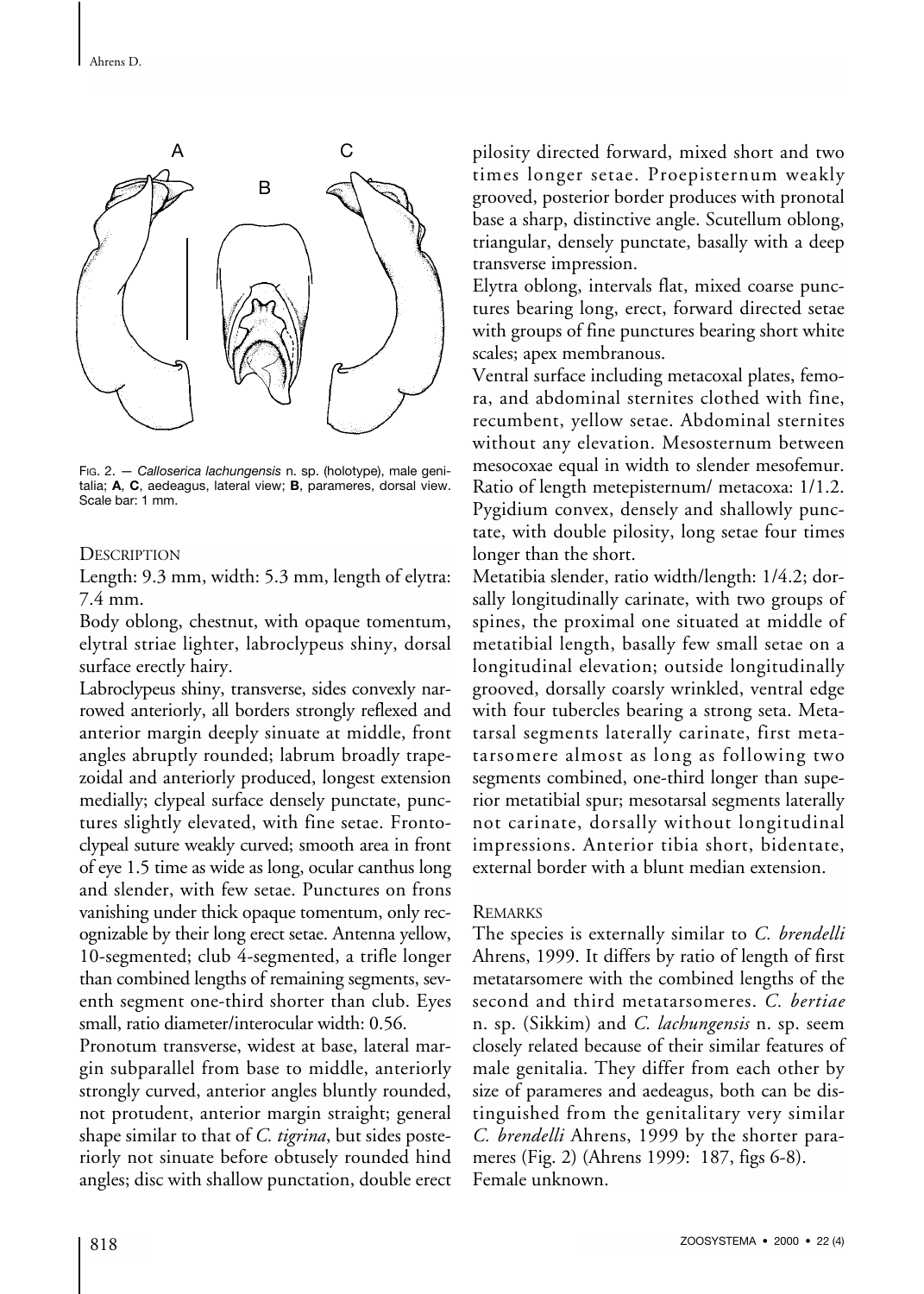# *Calloserica delectabilis* n. sp. (Fig. 3)

TYPE MATERIAL. — Holotype:  $\delta$ , Nepal: 8800' [feet], Kathmandu Dist., Phulcoki/6.VII.84/ Lt. Col. M. G. Allen, Brit. Mus. 1983-254 (BMNH). Paratypes:  $3 \circ \hat{\circ}$ , 2 ♀ ♀, same data as holotype (BMNH, CA).

ETYMOLOGY. — From the Latin *delectabilis*, "tasty".

**DESCRIPTION** 

Length: 8.1-9.4 mm, width: 4.6-5.3 mm, length of elytra: 6.4-6.6 mm.

Body oblong, dark green with opaque tomentum, elytra with brownish striae, dorsal surface densely erectly hairy.

Labroclypeus shiny, transverse, sides curved anteriorly, front angles rounded, anterior margin with large median sinuation; labrum broadly trapezoidal, with only few very shallow punctures posteriorly; clypeal surface with densely scattered punctures and erect setae. Frontoclypeal suture weakly curved, smooth area in front of eye 1.5 time as wide as long, ocular canthus long, slender and very finely punctate, with few long setae. Punctures on frons vanishing under thick, opaque tomentum, only recognizable by their long setae. Antenna yellow, 10-segmented; club in male 4-segmented, distinctly longer than combined length of remaining segments, seventh segment one-fifth shorter than club; in female club 3-segmented, a trifle shorter than combined length of remaining segments, seventh segment transversely produced. Eyes rather small, ratio diameter/interocular width:  $0.62$  ( $\delta$ ),  $0.48$  ( $\circ$ ). Mentum elevated, anteriorly indistinctly flattened.

Shape of pronotum similiar to *C. poggii* Ahrens, 1995, transverse, widest at base, sides from base to middle straightly convergent, at middle strongly curved inward, anteriorly convexly curved, front angles broadly rounded, not protuding, anterior margin straight; disc with shallow punctation, double, erect, forward directed pilosity mixed, short, straight and two times longer, at apex backwards crooked setae. Proepisternum grooved basally, posterior border produces with pronotal base a sharp, distinctive



FIG. 3. — *Calloserica delectabilis* n. sp. (holotype), male genitalia; **A**, **C**, aedeagus, lateral view; **B**, parameres, dorsal view. Scale bar: 1 mm.

angle. Scutellum oblong, triangular, flat, densely punctate.

Elytra slender, intervals flat, mixed coarse punctures bearing long, erect, forward directed setae with groups of fine punctures bearing short white scales; apex membranous.

Ventral surface including metacoxal plates, femora and abdominal sternites clothed with fine, recumbent setae, on metasternum setae more erect; penultimate abdominal sternite posteriorly with two weak elevations, abdominal sternites in female simple. Mesosternum between mesocoxae equal in width to slender mesofemur. Ratio of length metepisternum/metacoxa: 1/1.23. Pygidium in male evenly convex, densely shallowly punctate, with short and long setae, punctures of long setae twice as large as those of short ones, pygidium in female moderately convex, but apically with a distinct convexity.

Metatibia slender, long, ratio width/length: 1/4.1, outside longitudinally grooved at middle and smooth, only with few, minute punctures; dorsally carinate, with two external setigerous groups of spines, basal one at middle of metatibial length, basally few small setae on a longitudinal elevation, ventral edge with four tubercles bearing a strong seta. Metatarsal segments laterally carinate, first metatarsomere one-third longer than superior metatibial spur and as long as the following two segments combined. Mesotarsi laterally not carinate, dorsally without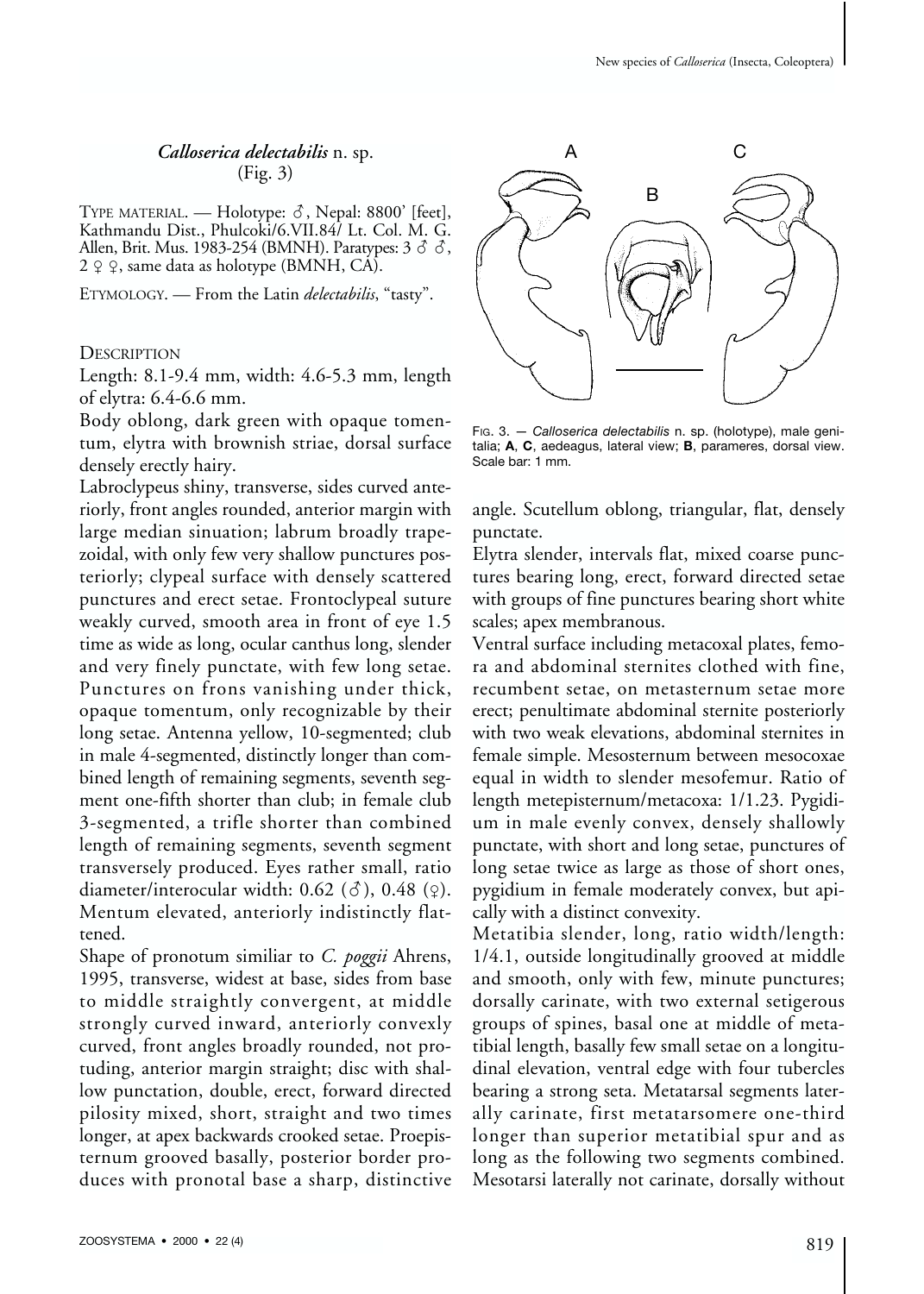

FIG. 4. — *Calloserica cambeforti* n. sp. (holotype), male genitalia; **A**, **C**, aedeagus, lateral view; **B**, parameres, dorsal view. Scale bar: 1 mm.

longitudinal impressions. Anterior tibia moderately long, bidentate, all tarsal claws simple and symmetrical.

# REMARKS

The species is externally similar to *C. brendelli* Ahrens, it differs by the shallower medial labroclypeal sinuation. In contrast to all other *Calloserica* species, *C. delectabilis* n. sp. is characterized by a erect lamina on ventral portion of aedeagal phallobasis (Fig. 3).

# *Calloserica cambeforti* n. sp. (Fig. 4)

TYPE MATERIAL.  $-$  Holotype:  $\delta$ , Sikkim de Padamtsin [Padamchen] à Lingtou Juillet 1901/ Muséum Paris ex. Coll. R. Oberthur (MNHN).

ETYMOLOGY. — The species is dedicated to Prof. Y. Cambefort (MNHN), who greatly supported my work during my visits at MNHN.

**DESCRIPTION** 

Length: 9.3 mm, width: 4.6 mm, length of elytra: 7.3 mm.

Body slender and oblong, chestnut with opaque toment, elytral striae lighter, labroclypeus shiny, dorsal surface erectly hairy.

Labroclypeus shiny, transverse, sides convexly narrowed anteriorly, all borders strongly reflexed and anteriorly deeply sinuate at middle, front angles abruptly rounded; labrum broadly trapezoidal and anteriorly produced, longest extension medially; clypeal surface densely punctate, punctures slightly elevated, with fine setae. Frontoclypeal suture finely incised and feebly elevated, weakly curved; smooth area in front of eye 1.5 time as wide as long, ocular canthus long and slender, with few setae. Punctures on frons vanishing under thick opaque tomentum, only recognizable by their long erect setae. Antenna yellow, 10-segmented; club 4-segmented, apically feebly curved outward, almost twice as long as remaining segments together, seventh segment only a trifle shorter than club. Eyes large, ratio diameter/interocular width: 0.7.

Pronotum narrow, widest at base, lateral margin straightly convergent from base to middle, anteriorly strongly curved, front angles bluntly rounded, not protudent, posterior angles largely rounded; disc with very fine and shallow punctation, double erect pilosity directed forward, mixed short and two times longer setae. Proepisternum weakly grooved, posterior border produce a broadly rounded angle with pronotal base. Scutellum oblong, triangular, densely punctate, basally with a deep transverse impression.

Elytra oblong, intervals flat, mixed coarse punctures bearing long, erect, forward directed setae with groups of fine punctures bearing short white scales; apex membranous.

Ventral surface including metacoxal plates, femora, and abdominal sternites clothed with fine, recumbent, yellow setae. Abdominal sternites without any elevations. Mesosternum between mesocoxae equal in width to slender mesofemur. Ratio of length metepisternum/metacoxa: 1/1.23. Pygidium moderately convex, densely and shallowly punctate, with double pilosity, long setae four times longer than the short ones. Metatibia slender, ratio width/length: 1/4.4; dorsally longitudinally carinate, with two groups of spines, the proximal one situated at middle of metatibial length, basally few small setae on a longitudinal elevation; outside longitudinally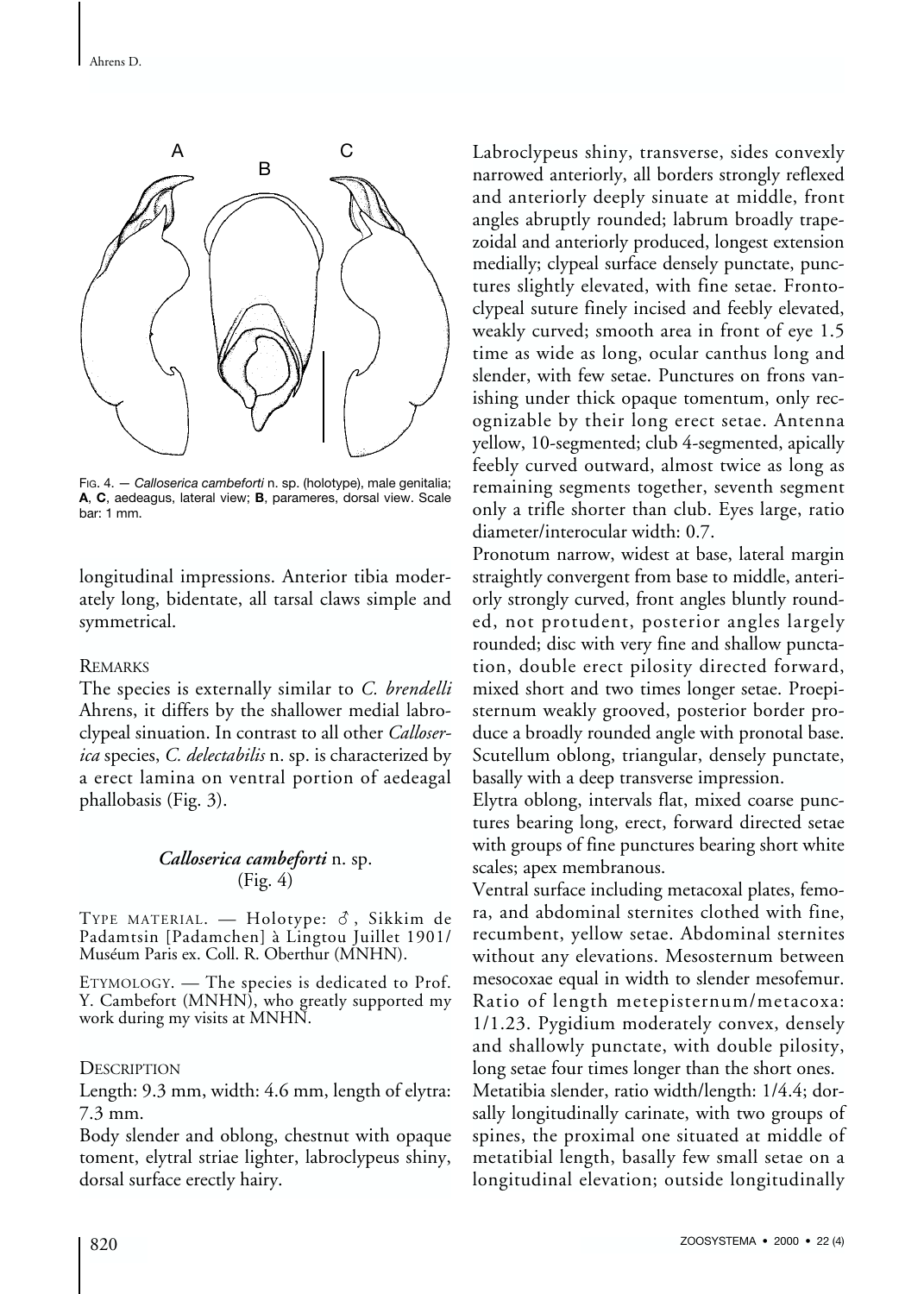grooved, only with few very small punctures, ventral edge with four tubercles bearing a strong seta. Metatarsal segments laterally carinate, first metatarsomere almost as long as following two segments combined, almost twice as long as superior metatibial spur; mesotarsal segments laterally not carinate, dorsally without longitudinal impressions. Anterior tibia moderately long, bidentate.

#### REMARKS

This species is externally similar to *C. begnasia* Ahrens, 1999. It differs by ratio of length of the first metatarsomere with the combined lengths of the second and third metatarsomeres as well as by genitalic features of the male (Fig. 4). In *C. cambeforti* n. sp. the lateral apophysis of aedeagal phallobasis is ventrally largely produced and curved, apically not produced, the parameres are shorter than those of *C. trigrina* Brenske. Female unknown.

### NEW RECORDS

Genus *Calloserica* Brenske, 1894

#### *Calloserica trisuliensis* Ahrens, 1999

*Calloserica trisuliensis* Ahrens, 1999: 190.

MATERIAL EXAMINED. — 1 ex., Nepal Ganesh Himal 2 kmW Gholjong 85°17'E, 28°11'N/ 2420 m, 12.X.1995 L. Pergovits & L. Ronkay (HNHM).

#### *Calloserica brendelli* Ahrens, 1999

*Calloserica brendelli* Ahrens, 1999: 186.

MATERIAL EXAMINED. — 2 ex., Nepal, 6 800' [feet] Kathmandu Dist. Kakani/ Lt. Col. M. G. Allen Brit. Mus. 1983-254 (BMNH); 1 ex, Nepal, Kathmandu V. Godawari, Mahabharat, 15.V-25.VI.1995 Jiri Kolibac leg. (CP).

#### *Calloserica chiplingensis* Ahrens, 1999

*Calloserica chiplingensis* Ahrens, 1999: 192.



FIG. 5. — Pronotum (right half), dorsal view; **A**, *Calloserica poggii* Ahrens (holotype); **B**, *Calloserica tigrina* Brenske (lectotype). Scale bar: 1 mm.

MATERIAL EXAMINED. — 2 ex., Nepal 8800' [feet] Kathmandu Dist. Phulcoki/ Lt. Col. M. G. Allen Brit. Mus., 1983-254 (BMNH).

### *Calloserica tigrina* Brenske, 1894

*Calloserica tigrina* Brenske, 1894: 10; 56. — Ahrens 1995: 137; 1999: 185.

MATERIAL EXAMINED. — 1 ex., Darjeeling A. Desgodins./ Muséum Paris ex. coll. R. Oberthur (MNHN).

### CHECKLIST OF *CALLOSERICA* SPECIES

- *C. autumnalis* Ahrens, 1999: 193.
- *C. barabiseana* Ahrens, 1999: 194.
- *C. begnasia* Ahrens, 1999: 186.
- *C. bertiae* n. sp.
- *C. brendelli* Ahrens, 1999: 186.
- *C. cambeforti* n. sp.
- *C. chiplingensis* Ahrens, 1999: 192.
- *C. delectabilis* n. sp.
- *C. gosainkundensis* Ahrens, 1999: 195.
- *C. hingstoni* Ahrens, 1999: 192.
- *C. lachungensis* n. sp.
- *C. langtangica* Ahrens, 1999: 188.
- *C. poggii* Ahrens, 1995: 137.
- *C. tigrina* Brenske, 1894: 10, 56.
- *C. trisuliensis* Ahrens, 1999: 190.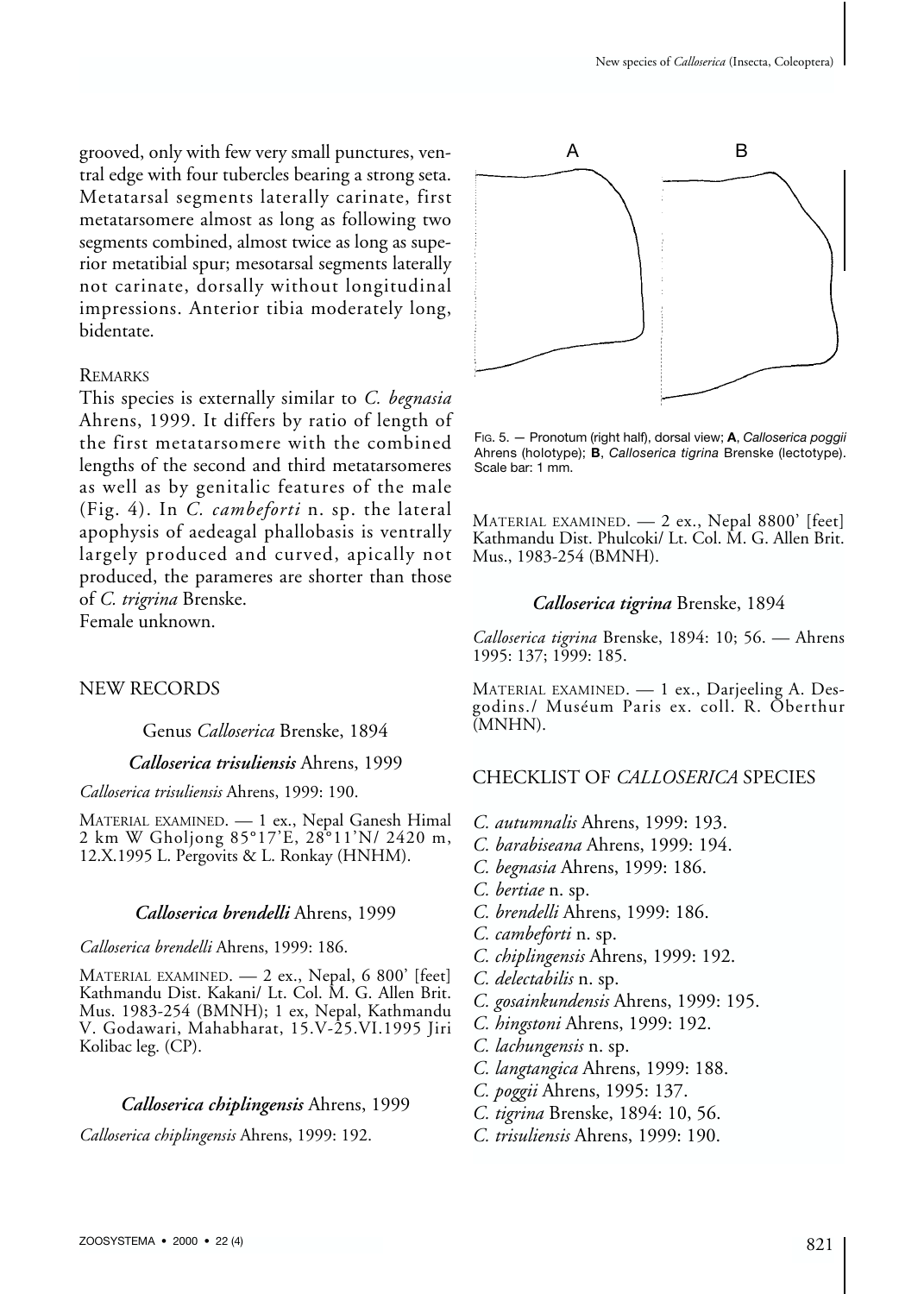| MODIFIED KEY TO MALE SPECIMENS OF THE GENUS CALLOSERICA BRENSKE, 1894                     |
|-------------------------------------------------------------------------------------------|
| 1. Labroclypeus only feebly sinuate at middle of anterior margin  2                       |
|                                                                                           |
|                                                                                           |
|                                                                                           |
| 3. Penultimate abdominal sternite with two transverse elevations produced by posterior    |
| 3'. Penultimate abdominal sternite simple, without any elevation  6                       |
| 4. Transverse elevations on penultimate abdominal sternite blunt, last sternite simple  5 |
| 4'. Transverse elevations on penultimate abdominal sternite sharp, reflexed forward, last |
| 5. First metatarsomere shorter than the following two segments combined, one-quarter      |
| 5'. First metatarsomere as long as following two segments combined, one third longer      |
| 6. Sides of pronotum behind anterior angles and behind middle less convexly curved        |
|                                                                                           |
|                                                                                           |
|                                                                                           |
| 8. Body smaller than 8 mm. Punctures on labroclypeus moderately dense                     |
|                                                                                           |
|                                                                                           |
|                                                                                           |
| 10. First metatarsal segment longer than following two segments combined                  |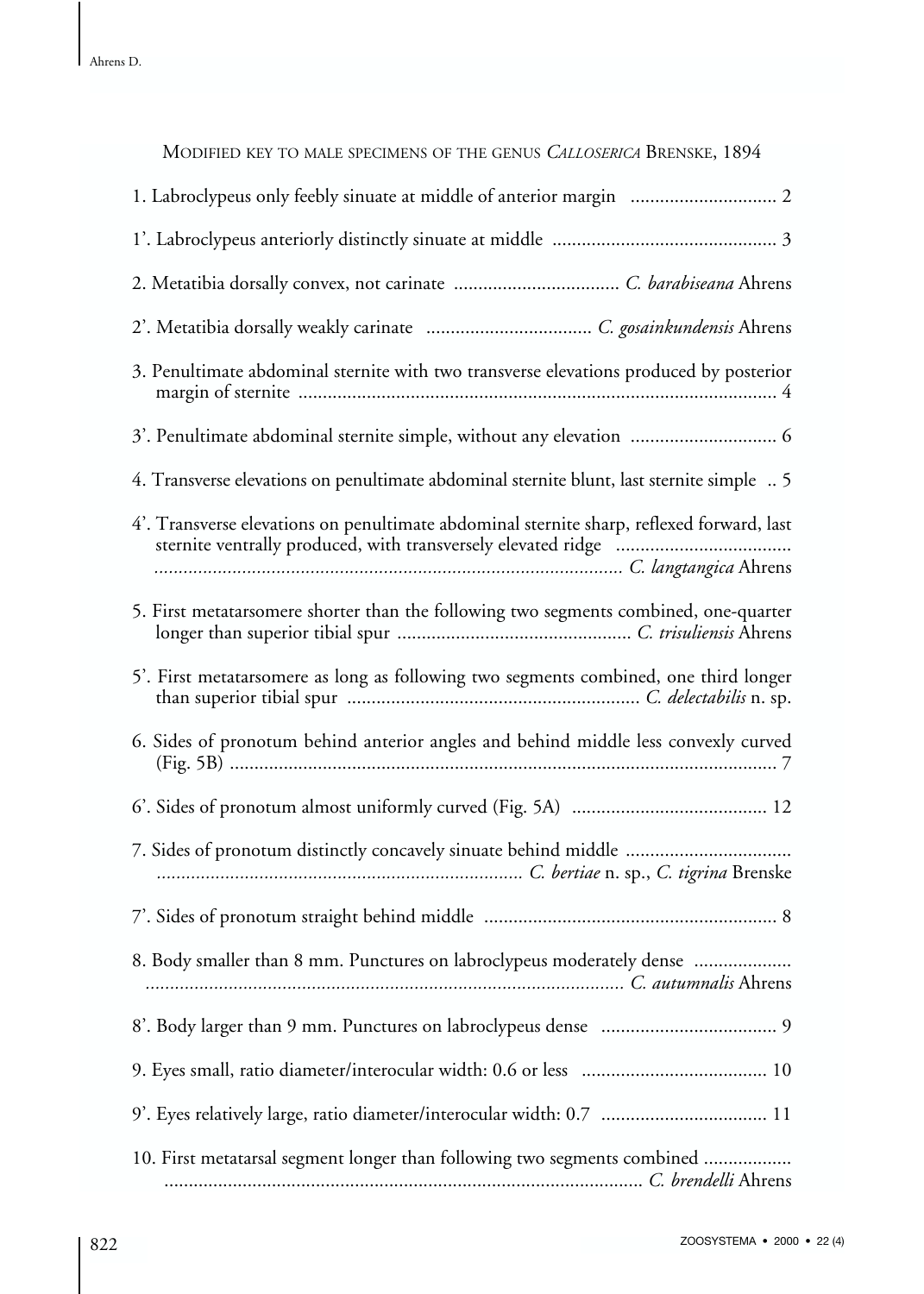

FIG. 6. — Map of Nepal and Sikkim showing the presently known distribution of the *Calloserica* species.

| 10'. First metatarsal segment as long as following two segments combined                     |
|----------------------------------------------------------------------------------------------|
| 11. First metatarsal segment shorter than following two segments combined                    |
| 11'. First metatarsal segment as long as following two segments combined                     |
| 12. Clypeus widest at middle, convexly narrowed basally. Eyes large, ratio diameter/         |
| 12'. Clypeus widest at base. Eyes small, ratio diameter/ interocular width: $\approx 0.5$ 13 |
| 13. Antennal club longer than remaining segments of antenna combined                         |
| 13'. Antennal club as long as remaining segments of antenna combined                         |

### DISCUSSION

The genus *Calloserica* Brenske is presently known with 15 species from Sikkim and central Nepal and seems to be restricted to the central Himalayas (Fig. 6). However, this conclusion is determined using the meagre material available to the author. Due to the number of new species

recorded for the Himalayan range of Sikkim and West Bengal, further new species might be expected from eastern Nepal and may be also from Bhutan. All presently known species were captured during or after monsoon (June-September), a period in which many other species of Sericinae of the Himalayas are only scarcely represented in the material of studied collections.